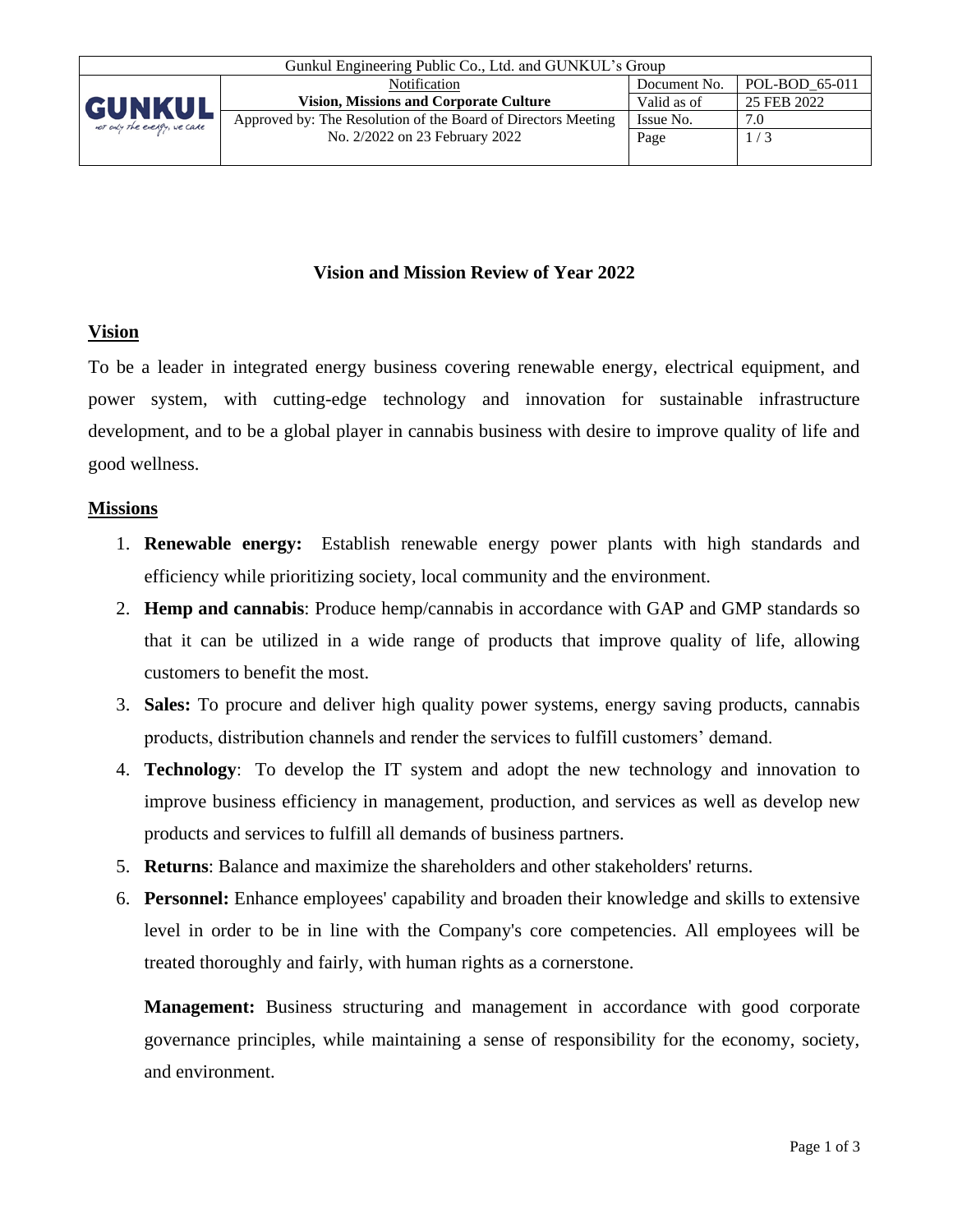

# **Corporate Culture**

## **We GROWTH together**

#### **1. "G" Goal**

Goal-oriented, fearless, and undeterred

### **2. "R" Reliability**

Work in a trustworthy and professional manner

### **3. "O" Ownership**

Care, dedication, and unity

#### **4. "W" Wisdom Learning**

Continuous learning leads to increased intelligence and adaptability

# **5. "T" Technology & Innovation**

Open to technology and continue to innovate

### **6. "H" Honesty & Governance**

Sincerity, transparency, and a commitment to responsibility